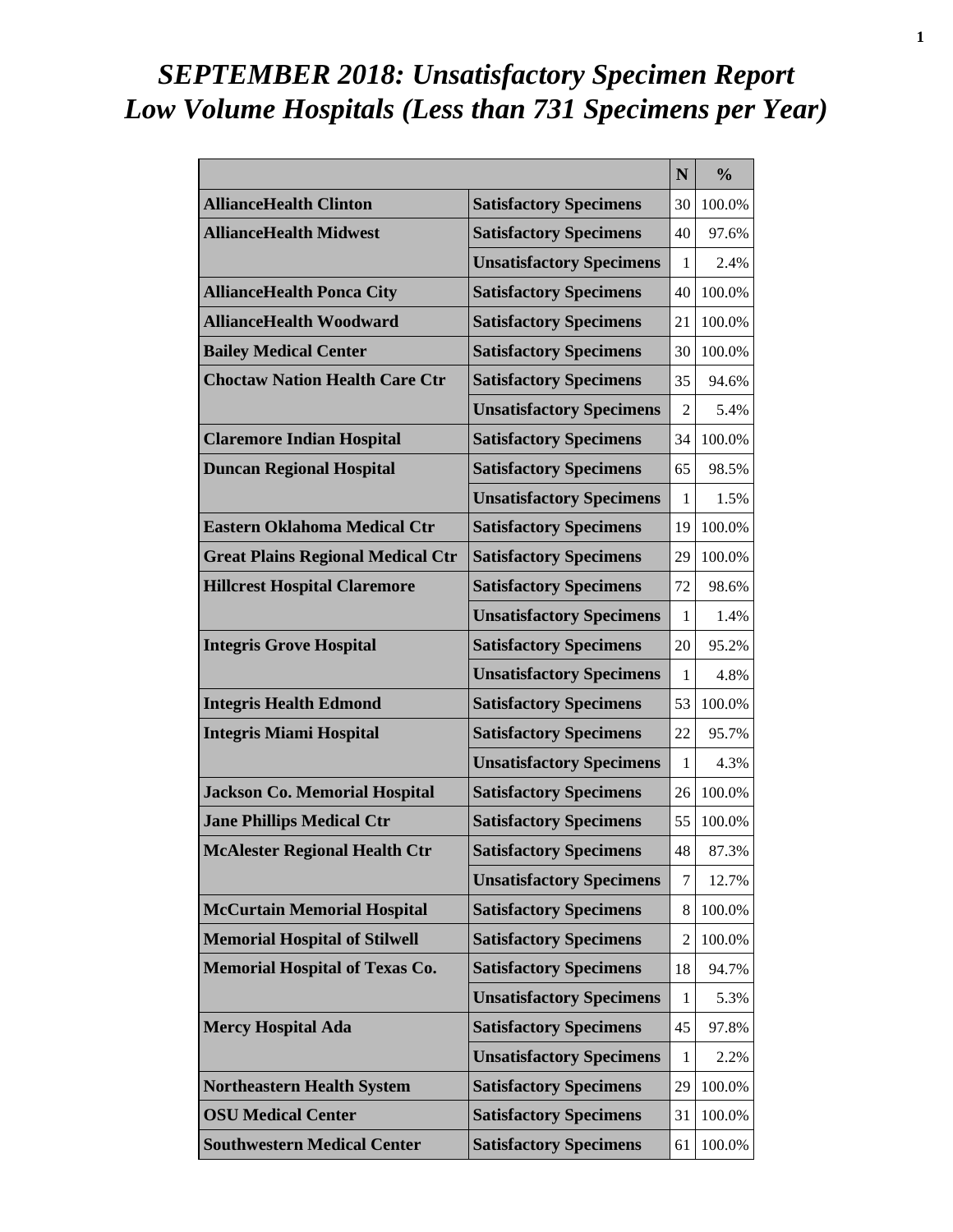# *SEPTEMBER 2018: Unsatisfactory Specimen Report Low Volume Hospitals (Less than 731 Specimens per Year)*

|                                        |                               |      | $\frac{0}{\alpha}$ |
|----------------------------------------|-------------------------------|------|--------------------|
| <b>St. John Owasso</b>                 | <b>Satisfactory Specimens</b> |      | 41 100.0%          |
| <b>St. Mary's Regional Medical Ctr</b> | <b>Satisfactory Specimens</b> |      | 17 100.0%          |
| <b>Weatherford Regional Hospital</b>   | <b>Satisfactory Specimens</b> | 10 I | 100.0%             |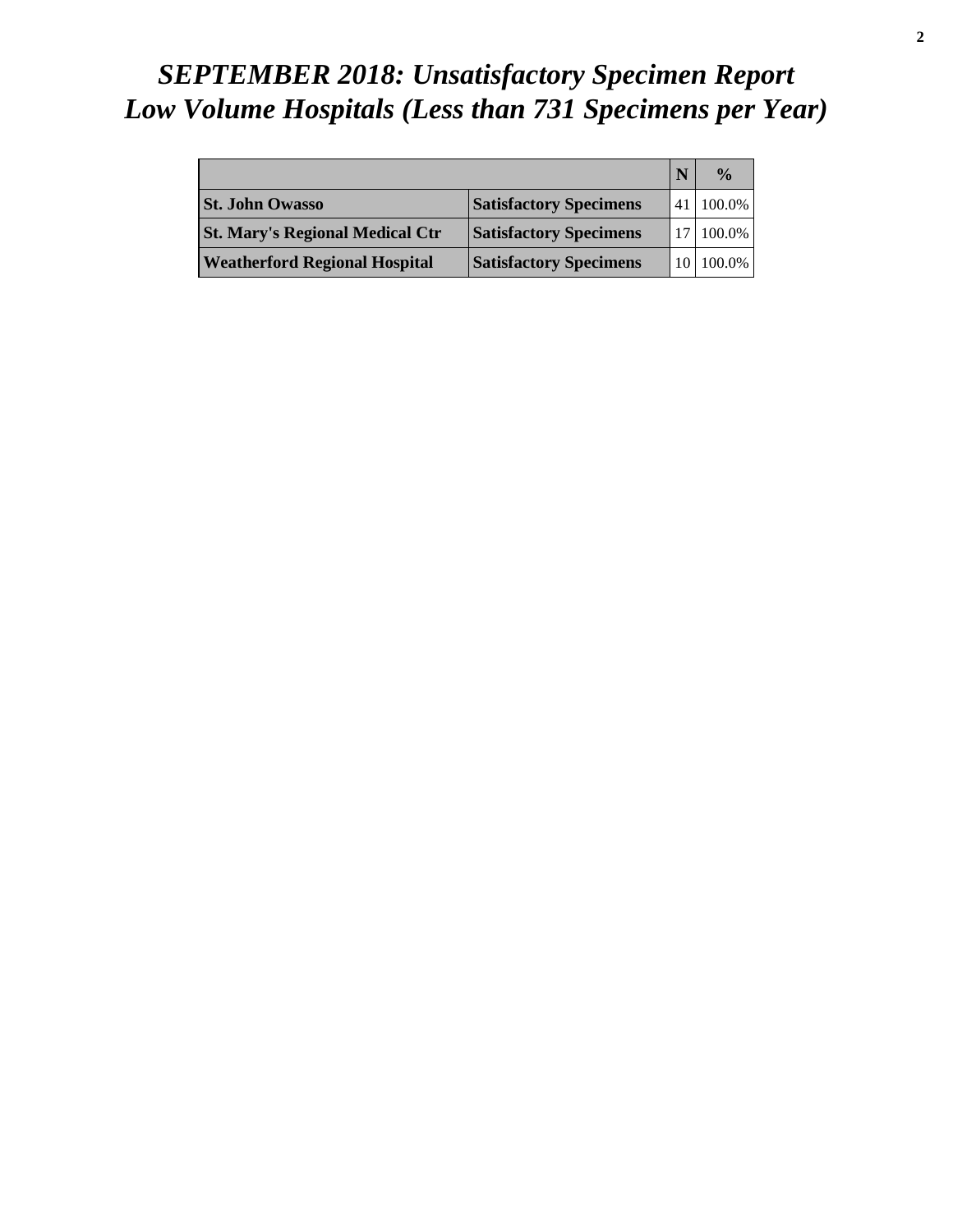#### *SEPTEMBER 2018: Unsatisfactory Specimen Report Low Volume Hospitals (Less than 731 Specimens per Year)*

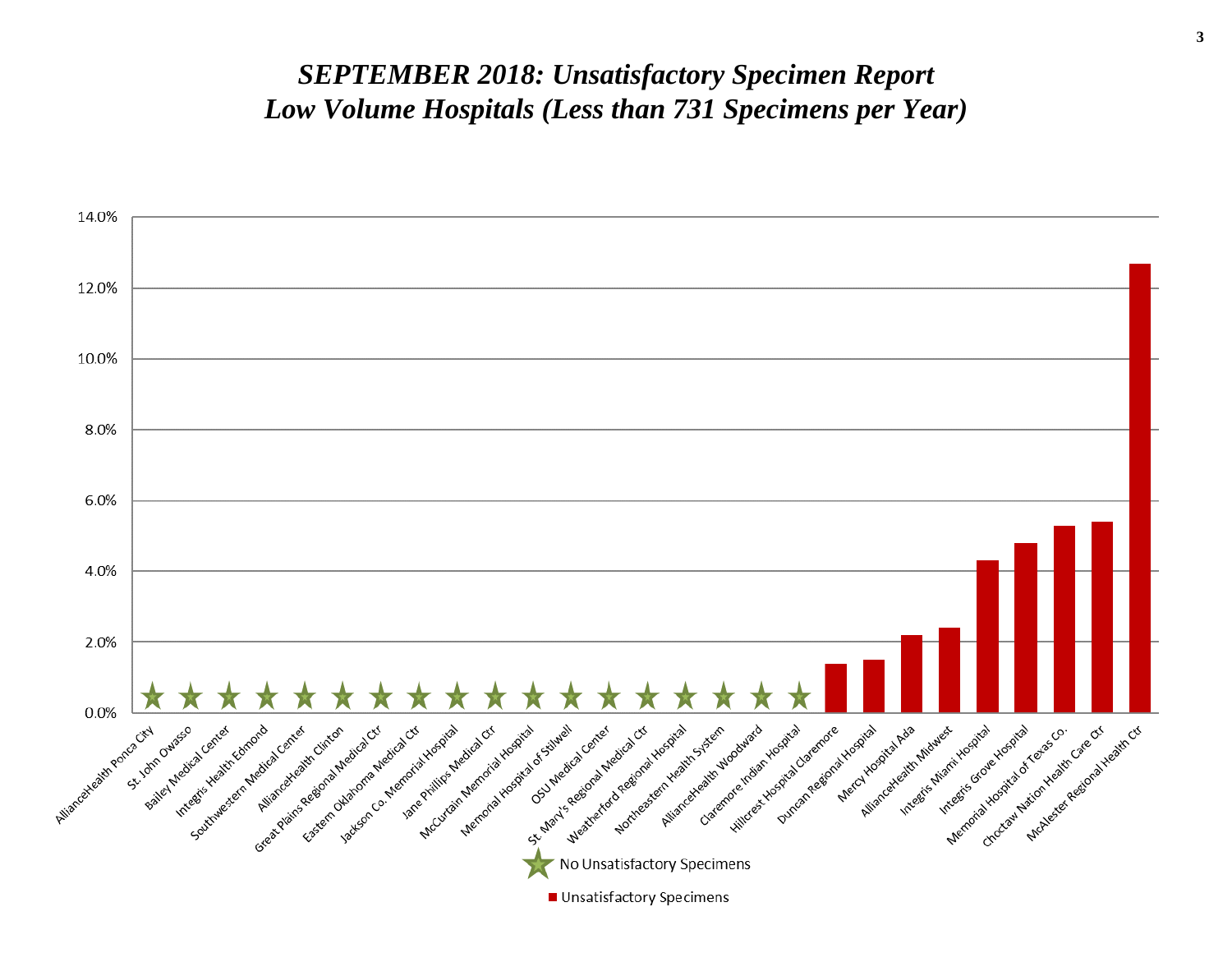# *SEPTEMBER 2018: Unsatisfactory Specimen Report Medium Volume Hospitals (731-2499 Specimens per Year)*

|                                          |                                 | $\mathbf N$ | $\frac{0}{0}$ |
|------------------------------------------|---------------------------------|-------------|---------------|
| <b>AllianceHealth Deaconess</b>          | <b>Satisfactory Specimens</b>   | 53          | 93.0%         |
|                                          | <b>Unsatisfactory Specimens</b> | 4           | 7.0%          |
| <b>AllianceHealth Durant</b>             | <b>Satisfactory Specimens</b>   | 79          | 97.5%         |
|                                          | <b>Unsatisfactory Specimens</b> | 2           | 2.5%          |
| <b>Chickasaw Nation Medical Ctr</b>      | <b>Satisfactory Specimens</b>   | 81          | 97.6%         |
|                                          | <b>Unsatisfactory Specimens</b> | 2           | 2.4%          |
| <b>Comanche Co. Memorial Hosp</b>        | <b>Satisfactory Specimens</b>   | 123         | 97.6%         |
|                                          | <b>Unsatisfactory Specimens</b> | 3           | 2.4%          |
| <b>Hillcrest Hospital South</b>          | <b>Satisfactory Specimens</b>   | 161         | 99.4%         |
|                                          | <b>Unsatisfactory Specimens</b> | 1           | 0.6%          |
| <b>Integris Bass Baptist Health Ctr</b>  | <b>Satisfactory Specimens</b>   | 86          | 98.9%         |
|                                          | <b>Unsatisfactory Specimens</b> | 1           | 1.1%          |
| <b>Integris Canadian Valley Hospital</b> | <b>Satisfactory Specimens</b>   | 77          | 100.0%        |
| <b>Integris Southwest Medical Ctr</b>    | <b>Satisfactory Specimens</b>   | 92          | 95.8%         |
|                                          | <b>Unsatisfactory Specimens</b> | 4           | 4.2%          |
| <b>Lakeside Women's Hospital</b>         | <b>Satisfactory Specimens</b>   | 130         | 99.2%         |
|                                          | <b>Unsatisfactory Specimens</b> | 1           | 0.8%          |
| <b>Mercy Hospital Ardmore</b>            | <b>Satisfactory Specimens</b>   | 77          | 100.0%        |
| <b>Saint Francis Hospital South</b>      | <b>Satisfactory Specimens</b>   | 84          | 98.8%         |
|                                          | <b>Unsatisfactory Specimens</b> | 1           | 1.2%          |
| <b>Saint Francis Muskogee</b>            | <b>Satisfactory Specimens</b>   | 49          | 98.0%         |
|                                          | <b>Unsatisfactory Specimens</b> | 1           | 2.0%          |
| <b>St. Anthony Hospital</b>              | <b>Satisfactory Specimens</b>   | 101         | 97.1%         |
|                                          | <b>Unsatisfactory Specimens</b> | 3           | 2.9%          |
| <b>St. Anthony Shawnee Hospital</b>      | <b>Satisfactory Specimens</b>   | 76          | 100.0%        |
| <b>Stillwater Medical Center</b>         | <b>Satisfactory Specimens</b>   | 66          | 98.5%         |
|                                          | <b>Unsatisfactory Specimens</b> | 1           | 1.5%          |
| <b>WW Hastings Indian Hospital</b>       | <b>Satisfactory Specimens</b>   | 71          | 100.0%        |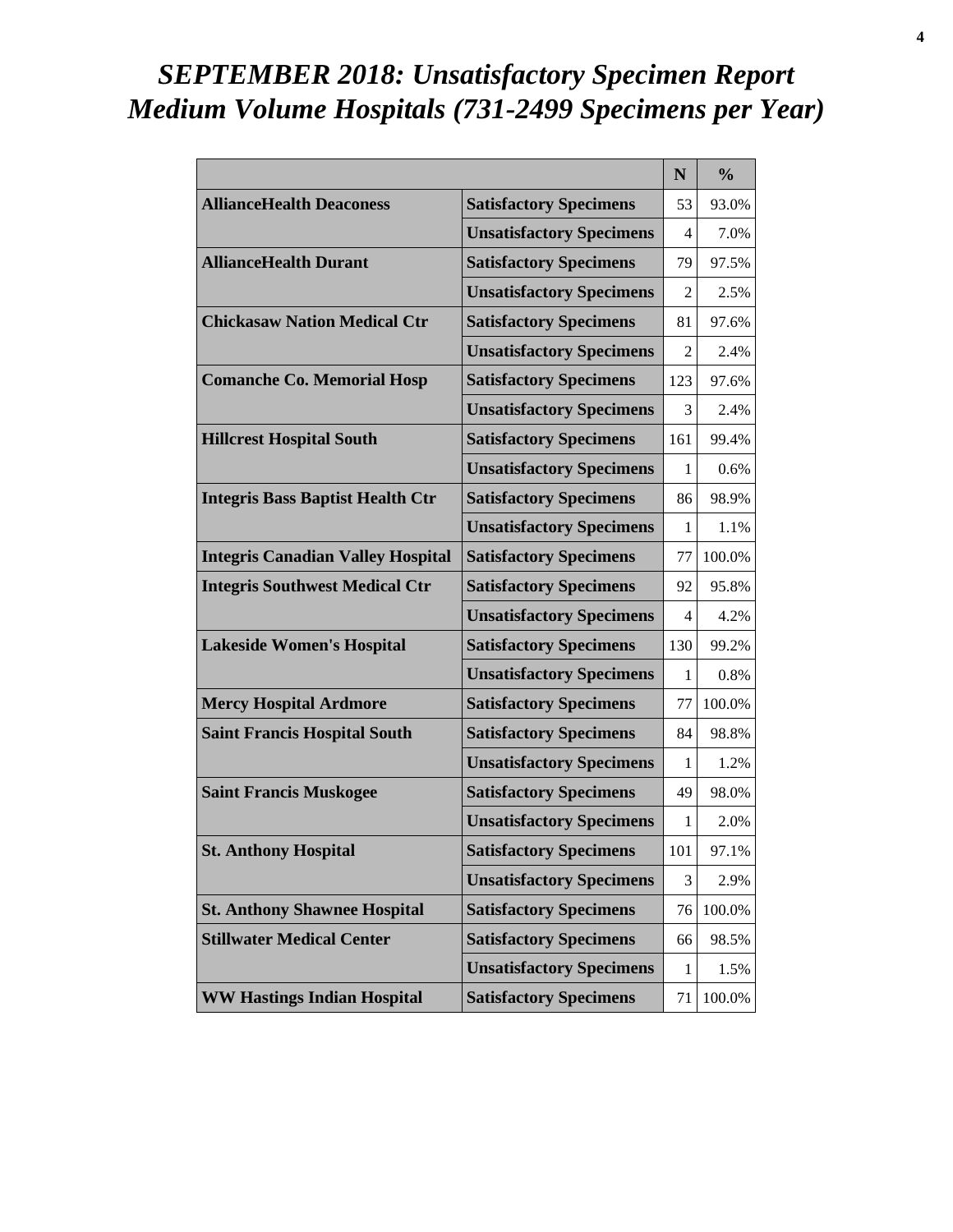#### *SEPTEMBER 2018: Unsatisfactory Specimen Report Medium Volume Hospitals (731-2499 Specimens per Year)*

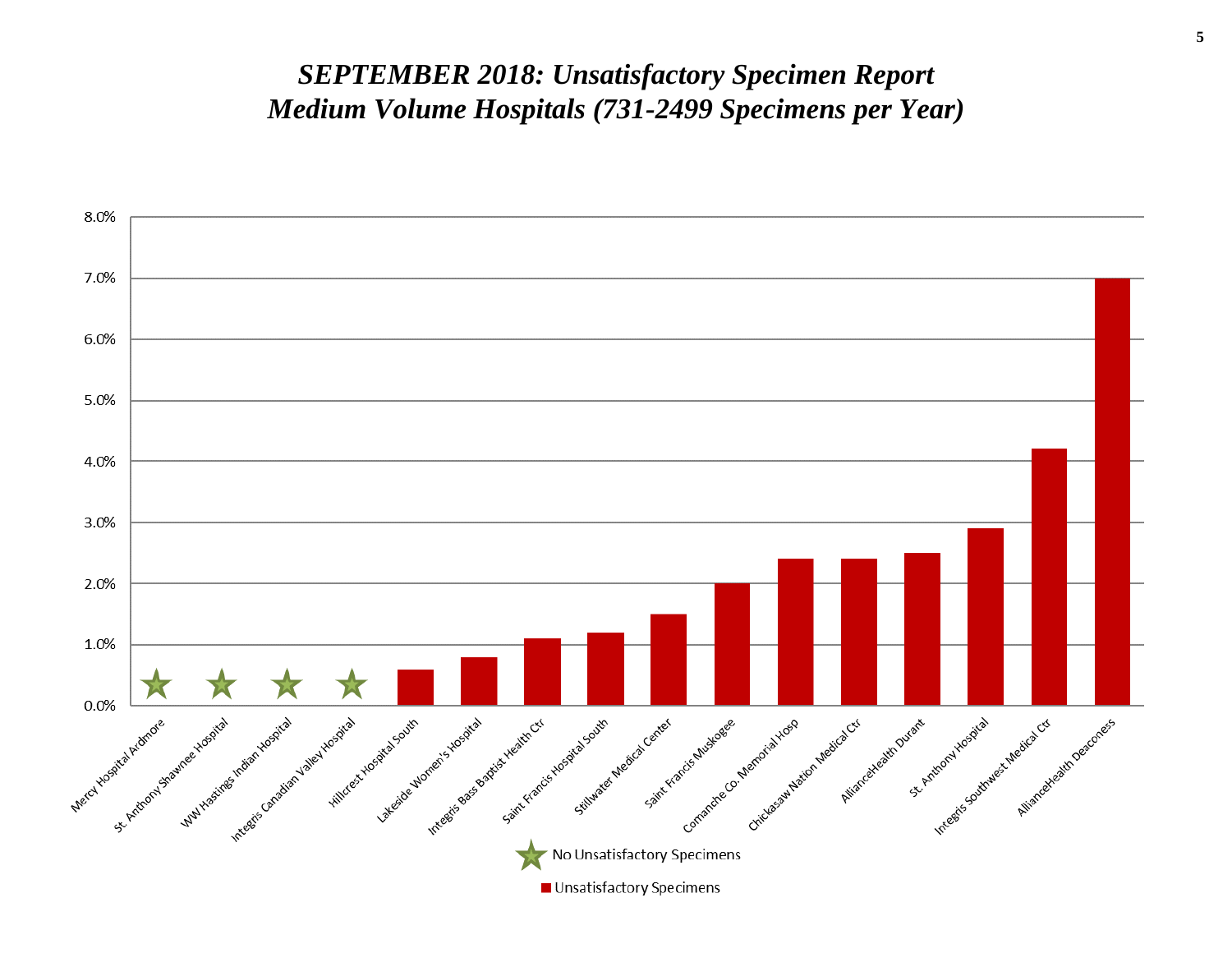# *SEPTEMBER 2018: Unsatisfactory Specimen Report High Volume Hospitals (2500 or More Specimens per Year)*

|                                          |                                 | N              | $\frac{0}{0}$ |
|------------------------------------------|---------------------------------|----------------|---------------|
| <b>Children's Hosp at OU Medical Ctr</b> | <b>Satisfactory Specimens</b>   | 475            | 99.4%         |
|                                          | <b>Unsatisfactory Specimens</b> | 3              | 0.6%          |
| <b>Hillcrest Medical Center</b>          | <b>Satisfactory Specimens</b>   | 261            | 100.0%        |
| <b>Integris Baptist Medical Ctr-OKC</b>  | <b>Satisfactory Specimens</b>   | 239            | 99.6%         |
|                                          | <b>Unsatisfactory Specimens</b> | 1              | 0.4%          |
| <b>Mercy Hospital Oklahoma City</b>      | <b>Satisfactory Specimens</b>   | 362            | 98.6%         |
|                                          | <b>Unsatisfactory Specimens</b> | 5              | 1.4%          |
| <b>Norman Regional Health System</b>     | <b>Satisfactory Specimens</b>   | 238            | 99.2%         |
|                                          | <b>Unsatisfactory Specimens</b> | $\mathfrak{D}$ | 0.8%          |
| <b>Saint Francis Hospital</b>            | <b>Satisfactory Specimens</b>   | 493            | 97.8%         |
|                                          | <b>Unsatisfactory Specimens</b> | 11             | 2.2%          |
| <b>St. John Medical Center</b>           | <b>Satisfactory Specimens</b>   | 231            | 98.3%         |
|                                          | <b>Unsatisfactory Specimens</b> | 4              | 1.7%          |